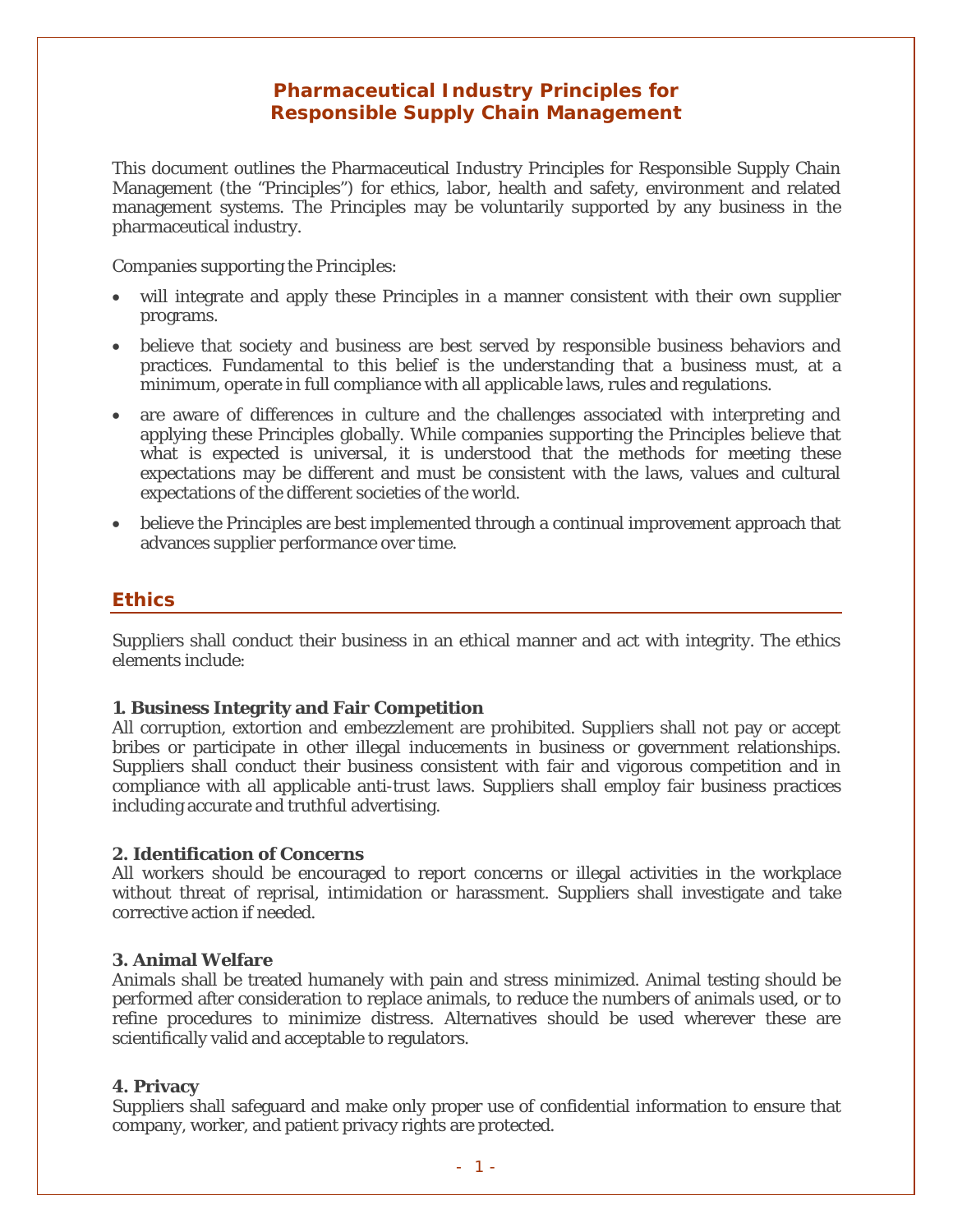# **Labor**

Suppliers shall be committed to uphold the human rights of workers and to treat them with dignity and respect. The Labor elements include:

### **1. Freely Chosen Employment**

Suppliers shall not use forced, bonded or indentured labor or involuntary prison labor.

### **2. Child Labor and Young Workers**

Suppliers shall not use child labor. The employment of young workers below the age of 18 shall only occur in non hazardous work and when young workers are above a country's legal age for employment or the age established for completing compulsory education.

#### **3. Non-Discrimination**

Suppliers shall provide a workplace free of harassment and discrimination. Discrimination for reasons such as race, color, age, gender, sexual orientation, ethnicity, disability, religion, political affiliation, union membership or marital status is not condoned.

#### **4. Fair Treatment**

Suppliers shall provide a workplace free of harsh and inhumane treatment, including any sexual harassment, sexual abuse, corporal punishment, mental or physical coercion or verbal abuse of workers and no threat of any such treatment.

# **5. Wages, Benefits and Working Hours**

Suppliers shall pay workers according to applicable wage laws, including minimum wages, overtime hours and mandated benefits.

Suppliers shall communicate with the worker the basis on which they are being compensated in a timely manner. Suppliers are also expected to communicate with the worker whether overtime is required and the wages to be paid for such overtime.

#### **6. Freedom of Association**

Open communication and direct engagement with workers to resolve workplace and compensation issues is encouraged.

Suppliers shall respect the rights of workers, as set forth in local laws, to associate freely, join or not join labor unions, seek representation and join workers' councils. Workers shall be able to communicate openly with management regarding working conditions without threat of reprisal, intimidation or harassment.

# **Health and Safety**

Suppliers shall provide a safe and healthy working environment, including for any company provided living quarters. The Health and Safety elements include:

#### **1. Worker Protection**

Suppliers shall protect workers from over exposure to chemical, biological, physical hazards and physically demanding tasks in the work place and in any company provided living quarters.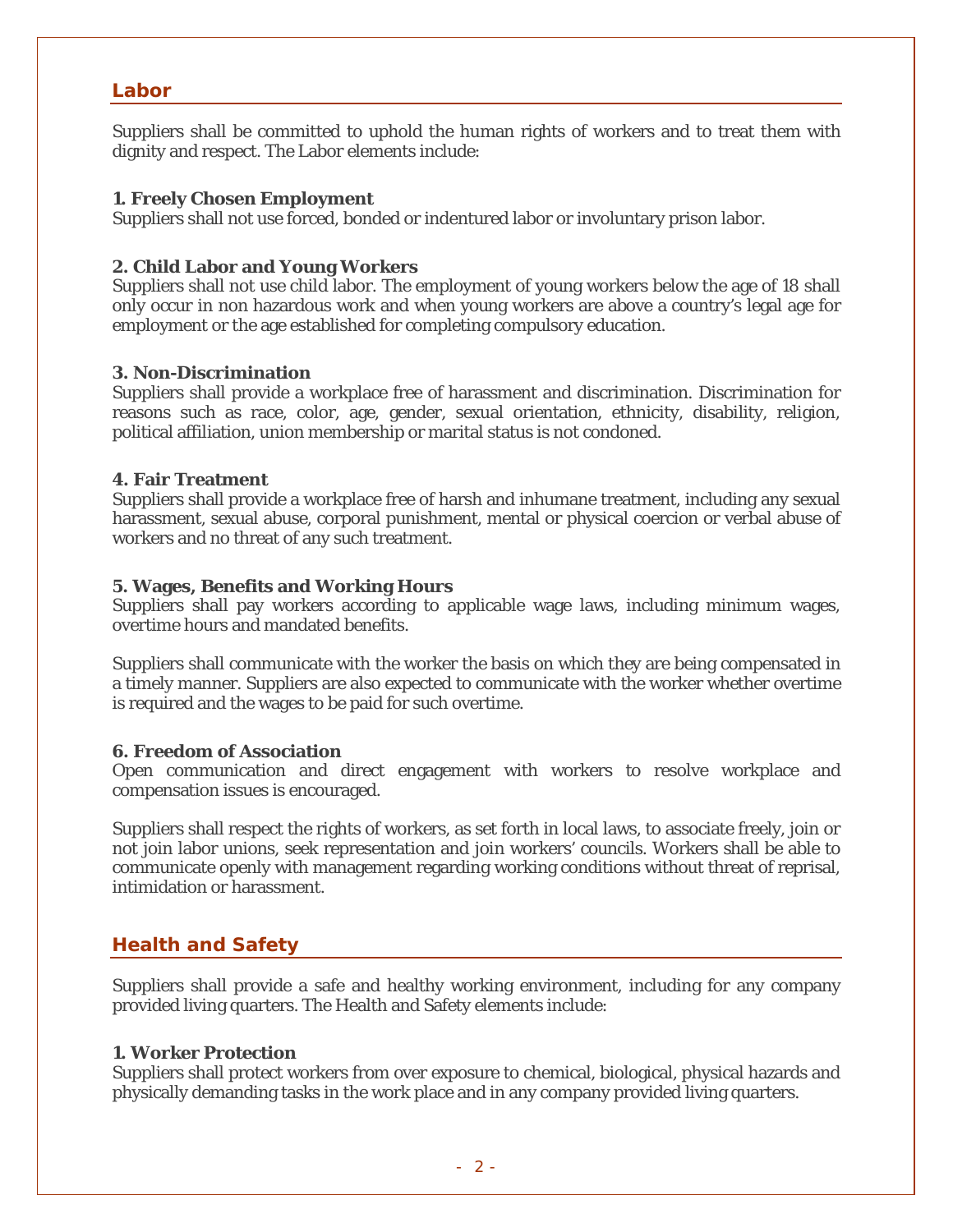### **2. Process Safety**

Suppliers shall have programs in place to prevent or mitigate catastrophic releases of chemicals.

# **3. Emergency Preparedness and Response**

Suppliers shall identify and assess emergency situations in the workplace and any company provided living quarters, and to minimize their impact by implementing emergency plans and response procedures.

### **4. Hazard Information**

Safety information relating to hazardous materials - including pharmaceutical compounds and pharmaceutical intermediate materials - shall be available to educate, train, and protect workers from hazards.

# **Environment**

Suppliers shall operate in an environmentally responsible and efficient manner to minimize adverse impacts on the environment. Suppliers are encouraged to conserve natural resources, to avoid the use of hazardous materials where possible and to engage in activities that reuse and recycle. The environmental elements include:

# **1. Environmental Authorizations**

Suppliers shall comply with all applicable environmental regulations. All required environmental permits, licenses, information registrations and restrictions shall be obtained and their operational and reporting requirements followed.

#### **2. Waste and Emissions**

Suppliers shall have systems in place to ensure the safe handling, movement, storage, recycling, reuse, or management of waste, air emissions and wastewater discharges. Any waste, wastewater or emissions with the potential to adversely impact human or environmental health shall be appropriately managed, controlled and treated prior to release into the environment.

#### **3. Spills and Releases**

Suppliers shall have systems in place to prevent and mitigate accidental spills and releases to the environment.

# **Management Systems**

Suppliers shall use management systems to facilitate continual improvement and compliance with the expectations of these principles. The management system elements include:

#### **1. Commitment and Accountability**

Suppliers shall demonstrate commitment to the concepts described in this document by allocating appropriate resources.

#### **2. Legal and Customer Requirements**

Suppliers shall identify and comply with applicable laws, regulations, standards and relevant customer requirements.